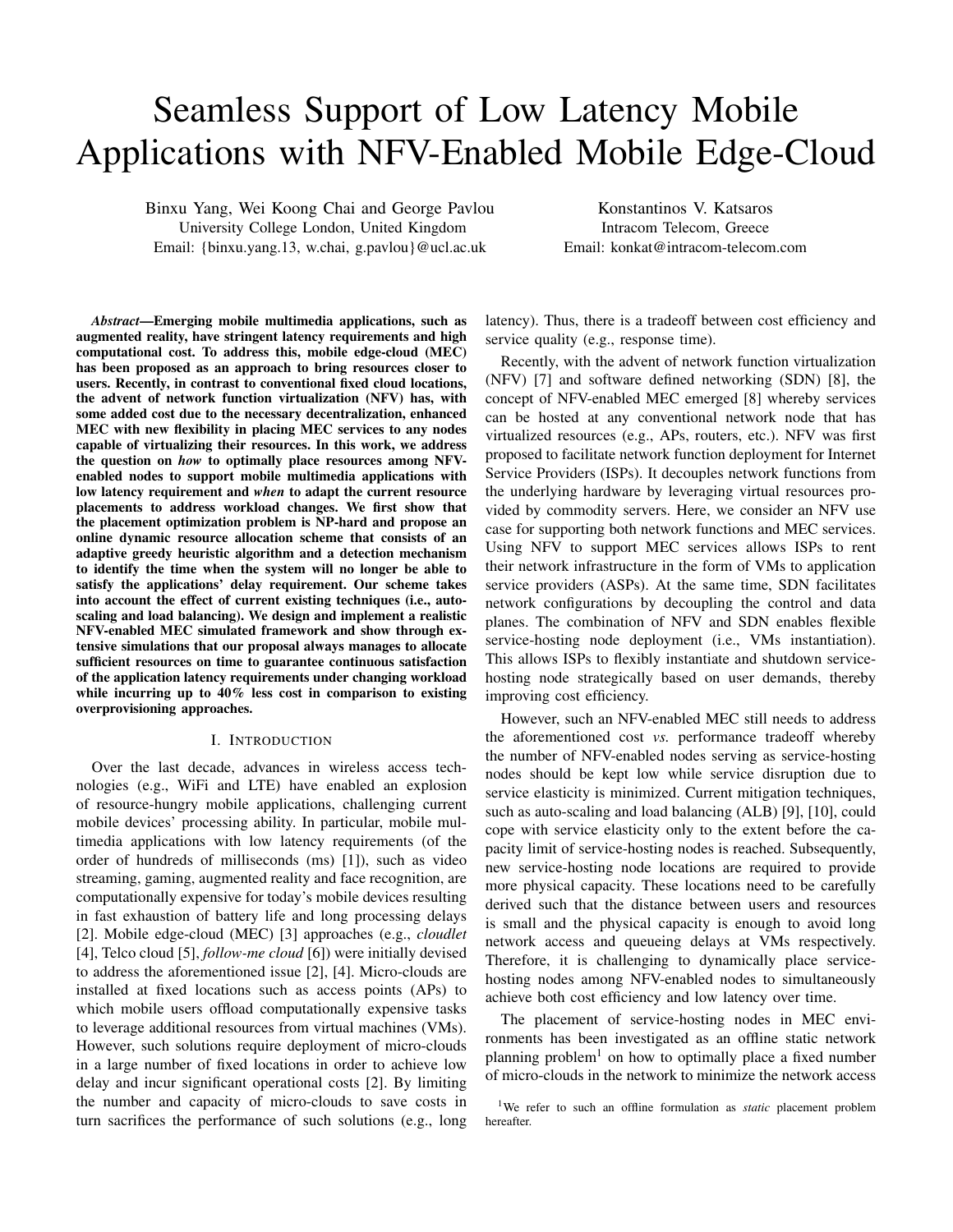latency [11], [12] assuming known / predicted unchanged load. On the other hand, work on the resource allocation in an online MEC system has focused on the dynamic routing of user requests to fixed clouds [11], [12], [13]. Locations of physical micro-cloud hardware are first fixed (e.g., after solving the static placement problem), and the dynamic problem studied is the mapping of user requests to these predetermined locations where VMs are hosted. These prior works did not consider the flexibility afforded by the NFV-enabled MEC where servicehosting node locations can be changed over time.

In this work, we study the problem of online dynamic placement of service-hosting nodes in order to minimize ISPs' operational costs while satisfying the service-level response time requirements. We take a longitudinal view and investigate not only *how* service-hosting nodes should be instantiated but also *when* this should happen while explicitly taking into account the added help provided by ALB. We first introduce an SDN based NFV-enabled MEC model and formulate our dynamic problem by adopting integer programming in Section II. In Section III, we first show that the problem formulated is NP-hard and then, we detail our solution that consists of (1) a capacity violation detection (CVD) mechanism to estimate the time when ALB cannot cope with service elasticity and (2) an online adaptive greedy (OAG) heuristic algorithm to dynamically choose the locations of service-hosting nodes and associated network paths based on the most current servicehosting node deployment. In Section IV, using real mobility traces [14] and a three-level metropolitan scale cellular network [11], we present our evaluation results obtained from a packet-level simulator. We show that our approach satisfies the service-level response time requirement while achieving a cost saving of up to 40% in comparison to current practices.

## II. SYSTEM MODEL AND PROBLEM FORMULATION

#### *A. System Model*

We consider stateless mobile multimedia applications (e.g., face recognition, augmented reality, etc.) to be pre-installed into VMs in service-hosting nodes. Mobile users send raw files (e.g., picture frames) to VMs allocated in service-hosting nodes for processing rather than executing application instances locally in their mobile devices. These application instances are hosted at VMs that are instantiated beforehand at the network planning stage and VMs' sizes are derived according to the expected user demand for the service.

We define "service-hosting node" to be any NFV-enabled network nodes that has virtualized resources. We depict in Fig. 1 the three-level hierarchical wireless metropolitan area network considered in this work. Let  $G = (V, E, P)$  denote the network, where  $V$  is the set of NFV-enabled nodes,  $E$ is the set of links and  $P$  is the set of paths between pair of nodes in V. The three-level network consists of APs (denoted by  $b \in B$  and  $B \subset V$ ), aggregation nodes and metropolitan level core network nodes. Each node  $v$  has limited virtual resources,  $k_v$  (e.g., CPU, memory) and could serve as servicehosting nodes by allocating resources to VMs. We assume all



Fig. 1: Three-level Hierarchical MEC System Model.

nodes have the same capacity,  $k_v$ . Each AP is connected to a single aggregation node and all user requests from an AP are served by a single NFV-enabled service-hosting node through the same path,  $p_{bv} \in P_{bv}$ , between AP b and v (v is selected to host service). If a handover occurs, the involved user's requests will be routed to the new service-hosting node without service migration since we consider stateless applications. Further, we consider discrete time,  $t \in T$ . The total load incurred by mobile users at AP, b, at time slot, t, is denoted by  $A_b^t$ .

The network configuration of service-hosting nodes and NFV-enabled nodes is conducted by a centralized SDN controller that has a global view of resource utilization in all nodes and network links. It monitors the system and applies configurations (e.g., service deployment, network path set-up depicted as dash lines on Fig. 1).

## *B. Problem Statement*

For the considered system model, mobile users move between APs and change request rate or workload over time. VMs in service-hosting nodes may be overloaded, leading to increased waiting time during request processing. However, for interactive low latency applications, it is crucial to respond to user requests promptly as users are sensitive to latency and may quit their applications. From an ASP's point of view, losing users due to long queueing delays along the network path and service-hosting node, leads to loss of revenue. This also results in the decrease of ISP revenue at the same time. Overprovisioning solves the problem of latency but it is obviously not cost-efficient for both ASPs and ISPs. In general, the operational cost of ISP is a function of the number of active servers, and cost savings can be achieved by cloud consolidation [15]. Alternatively, ALB can alleviate overloading due to minor changes to the overall workload but is always limited by the physical capacity of existing NFV-enabled nodes. Hence, allocation of new NFV-enabled nodes as service-hosting nodes will be needed in such cases to alleviate increased delays.

From an ISP's perspective, given time varying workload  $(\sum_{b}^{B} A_{b}^{t}, \forall t)$ , the question is then on how to allocate VMs (e.g., service-hosting node) within its NFV-enabled infrastructure at different time instances for ASPs' services so that profit is maximized (i.e., satisfying user requests) while the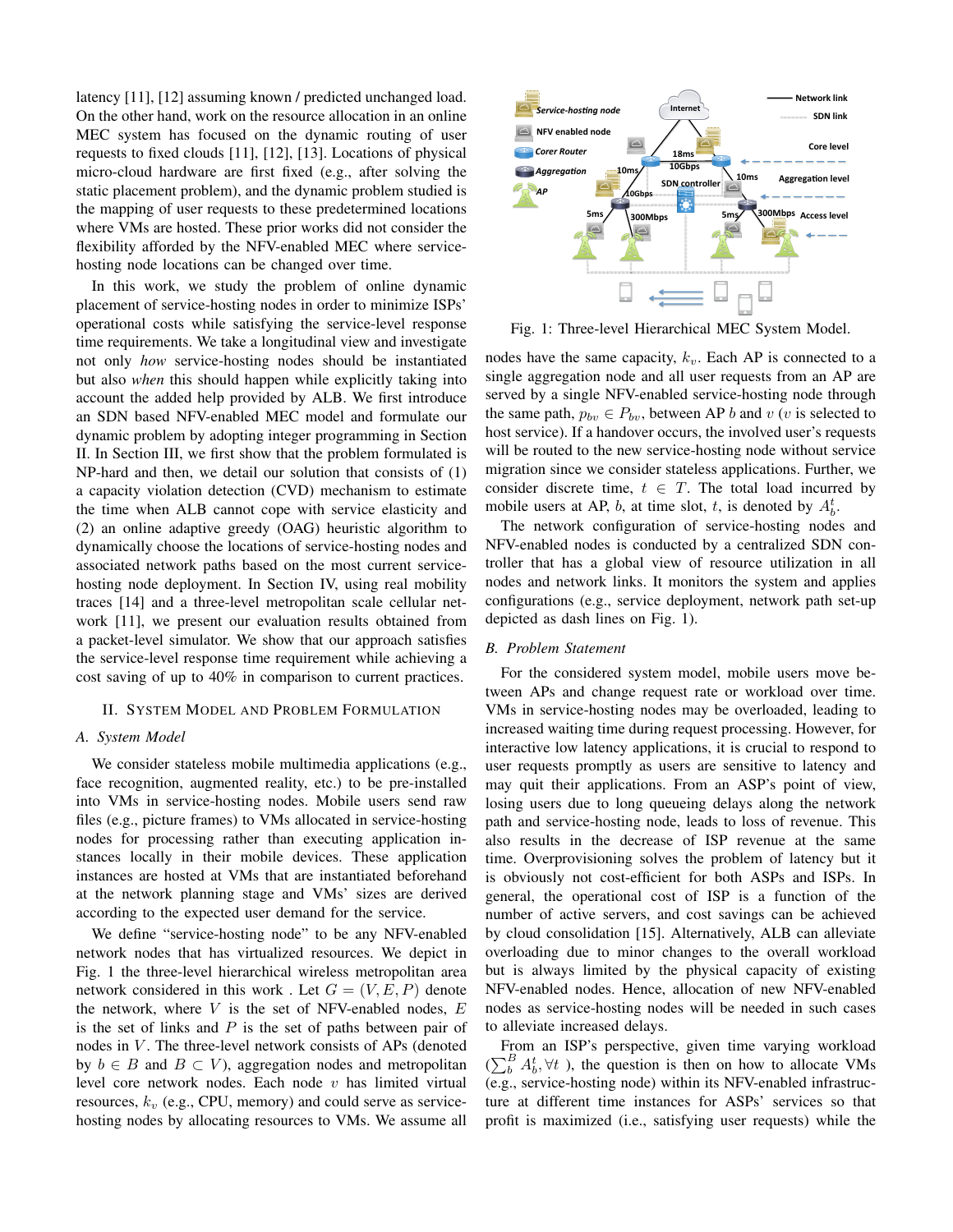operational cost is minimized. We use integer programming to formulate the problem with two binary decision variables,  $Y_v^t$ and  $X_{p_{bv}}^t$ , which represent respectively the location of servicehosting node (i.e.,  $Y_v^t = 1$  if at time t, v is chosen as the location of a service-hosting node) and the path between b and v (i.e.,  $X_{p_{bv}}^t = 1$  if  $p_{bv}$  is chosen). We use  $c_v$  to denote the operational cost for a chosen NFV-enabled node,  $v$ .

To satisfy the latency requirement, we decompose the service-level response time into the following:

- 1) *Network access time* Denote by  $w_b^t$  the bandwidth consumption of flows departing from AP b. As long as  $w_b^t$  does not exceed any link capacity,  $BW_e$ , we can represent access delay and application delay requirement in terms of number of network hops. Then, to satisfy application's network access latency requirement, D, we simply need to constrain the number of hops between  $b$ and v,  $d_{bv}$ , to be below D, (i.e.,  $d_{bv} \leq D$ ).
- 2) *Service processing time* We refer to the time unit a VM serves a request. We assume that as long as there is an available resource unit, the processing delay is bounded and can be represented by a mean expected value,  $\mu$ .

The integer programming problem is formulated as below<sup>2</sup>:

$$
\text{Min} \sum_{v \in V} c_v Y_v^t, \forall t \in T,
$$
\n<sup>(1)</sup>

Subject to

$$
\sum_{p_{bv}\in P_{bv}} \sum_{b\in B} A_b^t X_{p_{bv}}^t - k_v Y_v^t \le 0, \forall v \in V, \forall t \in T,
$$
 (2)

$$
\sum_{b \in B} \sum_{v \in V} \sum_{p_{bv}(e) \in P_{bv}(e)} w_b^t X_{p_{bv}(e)}^t \le BW_e, \forall e \in E, \forall t \in T,
$$
\n(3)

 $\sum_{p_{b}} \sum_{p_{b}} X_{p_{b}}^{t} = 1, \forall b \in B, \forall t \in T,$  (4)

$$
p_{bv} \in P_{bv} \quad v \in N_b \tag{1}
$$

$$
X_b^t \in (0, 1), \forall b \in B, \forall t \in T,
$$
\n
$$
(5)
$$

$$
Y_v^t \in (0,1), \forall v \in V, \forall t \in T,
$$
\n
$$
(6)
$$

P Constraint (2) guarantees the aggregated resource demands  $p \in P_{bv}$ P b∈B  $A_b^t X_{p_{bv}}$  from APs that are served by v is no more

than its physical capacity limit  $k_v$ . This ensures a fixed service time at all time by allocating a dedicated resource unit for each uploading demand  $A_b^t$ . Constraint (3) guarantees that for all edges, the aggregated bandwidth consumption is less than the link capacity, where  $P_{bv}(e)$  denotes all paths between b and v that traverse edge  $e$ ; (4) guarantees that flows from the same b are assigned to the single v where  $N_b = \{v | d_{bv} \le D\}$  and the distance is no more than  $D$ . Constraints (3)-(4) ensure the network access latency is within  $D$  while constraints (2)-(4) guarantee a bounded service-level response time. Constraints (5) and (6) limit the decision variable to be either 0 or 1.

Our problem is NP-hard since a special case of the problem without bandwidth capacity constraints can be reduced from the capacitated set covering problem (CSCP). Since the CSCP problem is NP-hard [16], our problem is NP-hard too.

## III. DYNAMIC RESOURCE ALLOCATION APPROACH

Due to the NP-harness, our problem cannot be solved in polynomial time for both static and dynamic versions of the problem and thus, we turn to heuristics. Some heuristics [16] have been proposed to solve the static CSCP by relaxing it further into a capacitated plant location problem. However, we highlight that such offline approach is infeasible when we consider optimality of the system in real-time system when the stringent latency requirement of the considered applications does not allow for constant re-computation and re-deployment of service-hosting nodes.

#### *A. Approach Overview*

In our solution, we take into account existing techniques for coping with service elasticity (i.e., ALB) and find the time point when these mitigation tools will reach their limits (e.g., due to increasing load) and cause the MEC system to violate the service-level requirement of the considered application(s). A new service-hosting node deployment must be computed and put in place in time before service quality starts to degrade.

We propose a solution composed of (1) a capacity detection violation mechanism that takes into account the effect of ALB to address the question on *when* re-optimization is required and (2) a fast adaptive heuristic algorithm to address the question on *how* to cost efficiently adjust the current service-hosting node deployment based on the predicted increased load. The procedures of our approach are as follows.

- 1) We derive the initial optimal static planning in an offline fashion by solving the static placement problem at time  $t_0$  using CPLEX [17].
- 2) We exploit ALB to cope with service elasticity based on the initial placement.
- 3) When the workload reaches a preset cloud capacity threshold, the system triggers our capacity violation detection based on the projected workload over a time window  $\Delta t = t' - t$  where  $t'$  is the prediction time slot.
- 4) If it is detected that the ALB's limit will be reached within a time horizon,  $\Delta t$ , our adaptive greedy heuristic is invoked to derive the desired new service-hosting nodes' locations based on the previous placement solution.

## *B. Auto-Scaling and Load Balancing*

Auto-scaling and load balancing are two current techniques to prevent MEC systems from constantly performing reoptimization due to workload variations. We adopt a reactive auto-scaling approach that is triggered once a specific capacity threshold is reached. However, auto-scaling incurs additional delays which could affect service-level response times. This effect can be mitigated by setting a smaller auto-scaling threshold to invoke the auto-scaling mechanism in advance.

For load balancing, we adopt a proximity-aware approach that considers both the residual capacity in service-hosting

<sup>&</sup>lt;sup>2</sup>Note that by fixing  $T = \{t_0\}$ , the problem is reduced to a static placement problem mentioned in Section I.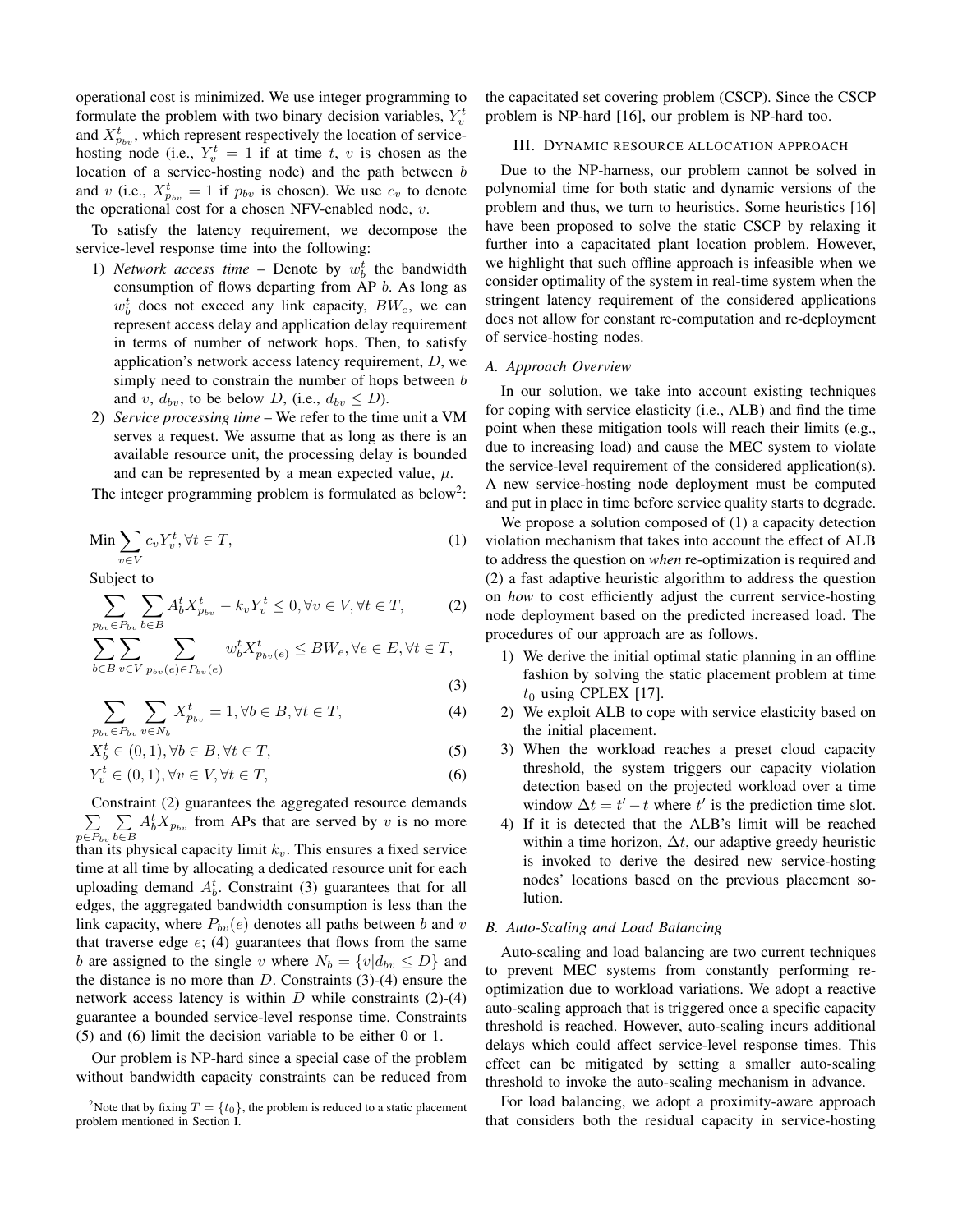## Algorithm 1 Capacity Violation Detection (CVD)

|    | <b>Input:</b> $G(V, E), B, S(X, Y, t), A^{t'}, v', k_{v'}$<br><b>Output:</b> $t'$ and $L_{v'}$ or no re-optimization |
|----|----------------------------------------------------------------------------------------------------------------------|
|    | $\sum \sum A_b^{t'} X_{p_{h\omega'}}^t \geq k_{v'} Y_{v'}^t$ then<br>1: if                                           |
|    | $p_{h_n}$ $\in$ $P_{h_n}$ , $b \in B$                                                                                |
| 2: | $S(\hat{X}, \hat{Y}, t') = VALB(S(X, Y, t), G(V, E), A^{t'})$                                                        |
| 3: | if $\sum \frac{A_b^{t'} \hat{X}_{p_{h,v'}}^{t'}}{\sum A_b^{t'} \hat{X}_{p_{h,v'}}^{t'}} \geq k_{v'} Y_{v'}^t$ then   |
|    | $p_{h,v} \in P_{h,v}$ , $b \in B$                                                                                    |
| 4: | $L_{v'} = \sum_{v} A_b^{t'} \hat{X}_{p_{it}}^{t'} - k_{v'} Y_{v'}^{t}$                                               |
|    | $p_{h,v} \in P_{h,v}$ , $b \in B$                                                                                    |
| 5: | trigger OAG algorithm return $t', L_{v'}$                                                                            |
| 6: | else                                                                                                                 |
| 7: | $\it{Break}$                                                                                                         |
| 8: | end if                                                                                                               |
|    | end if                                                                                                               |

nodes and the topological proximity between service-hosting nodes and APs, so that the network latency is always bounded by the maximum number of hops allowed, D. In this approach, a flow from an AP to the overloaded service-hosting node will only be redirected when the new service-hosting node  $v$ is within the distance cover,  $N_b$ , and the residual capacity is enough to accommodate the load  $A_b^t$  at time t.

## *C. Capacity Violation Detection (CVD)*

The aforementioned techniques have their limits, after which further increase in the request rate will incur increasing queuing delays at service-hosting nodes. The core idea of CVD is to identify early enough the time when such limitations are reached to allow the system to proactively allocate new resources. We first assume that we can reasonably predict the workload  $A^{t'} = \bigcup_{b \in B} A_b^{t'}$  in advance based on existing workload prediction techniques [9], [18]. Given current system state,  $S(X, Y, t)$ , we predict over time window  $\Delta t$  the aggregated workload  $\sum$  $p_{bv'} \in P_{bv'}$  $\sum$ b∈B  $A_b^{t'} X_{p_{bv'}}^t$  at v' (i.e., v' is the service-hosting node that invokes the detection) and check if the predicted workload results in a capacity violation at  $v'$ (Line 1 in Algorithm 1) for the current state. If the current state cannot accommodate future workload, we estimate the future system state by virtually running ALB on the current system state with the predicted workload.

After applying virtual ALB (VALB), CVD derives a new routes  $\hat{X}$  for the virtual state  $S(\hat{X}, \hat{Y}, t')$  where the servicehosting node locations  $\hat{Y}$  are the same as Y from  $S(X, Y, t)$ (Line 2). We check if the resulting routing  $\hat{X}$  from  $S(\hat{X}, \hat{Y}, t')$ still fails to accommodate  ${A^{t}}'$  (i.e., violating the upfront capacity limit at  $v'$ ) (Line 3). If yes, it means ALB will reach its limit and it records the excess load that cannot be served by  $v'$  as  $L_{v'}$ . The online OAG heuristic is triggered then. It must be stressed that the new state  $S(\hat{X}, \hat{Y}, t')$  is only estimated without actual ALB taking place.

#### *D. Online Adaptive Greedy (OAG) Heuristic*

The idea of OAG (Algorithm 2) is to search for a new service-hosting node location (i.e., within the distance constraint) that can accommodate the excess flow,  $L_{v'}$ , in the projected time but also one that can satisfy as many flows as possible to increase potential gain via load balancing to the new service-hosting node. Our OAG algorithm simultaneously determines the new placement of service-hosting node(s) and the corresponding routes. The heuristic is adaptive as it takes into account the current system state and evolves to a new state with the newly selected service-hosting node. Then, OAG greedily chooses the node  $v$  that has simultaneously the highest number of APs within its distance cover, denoted by  $\phi_{\text{ne}} f(t(v))$  and can satisfy the excess load  $L_{v'}$ . We denote  $R_{v'v} = \{b|d_{bv} \leq D, d_{bv'} \leq D, b \in B\}$  as the set of APs within the distance cover of both  $v$  and  $v'$  (node that invoked CVD). We then denote the chosen node by  $v_{b_{max}} \in V \backslash v'$ .

The details of the OAG algorithm are described below.

- 1) Line 4-8 find the set of APs,  $B_{v'} = \{b | d_{bv'} \le D, b \in$  $B$ , within the coverage of  $v'$ .
- 2) For each network location,  $v \in V$ , line 9-19 derive the corresponding  $benefit(v)$  (i.e., the number of APs that could benefit from adding service-hosting node  $v$ ). We add APs that belongs to  $v'$  but are also located within the distance constraint of v into  $R_{v'v}$ .
- 3) Line 20-29 record the total load from APs in  $R_{v,v}$ ,  $L_v$ .
- 4) For each AP in the new set  $b_{v'} \in B_{v'}$ , we search v from  $N_{b_{v'}} = \{v | d_{b_{v'}v} \leq D, v \in V\}$  and find  $v_{b_{max}}$  that has the highest  $\mathit{benefit}(v)$  and can support excess load  $L_{v'}$ .
- 5) If no  $v_{b_{max}}$  has been found due to  $L_{v'}$ , we assign the v that has the largest  $L_v$  as  $v_{bmax}$ . This means no single node location that can host all excess flows  $L_{v'}$  from  $v'$ . Then, OAG will be triggered again with a reduced  $L_{v'} = L_{v'} - L_{v_{b_{max}}}$  to find the next location to add (Line 28-30).
- 6) We direct flows in  $R_{v'v}$  from  $v'$  to  $v_{b_{max}}$  and solve the routing problem by max-min fairness [19].

#### IV. PERFORMANCE EVALUATION

## *A. Simulation Setup*

We implement a packet-level MEC framework based on an openflow module [20] of OMNeT++ [21]. We consider an augmented reality application [22] with 1,800 mobile users following the mobility traces of San Francisco taxi [14] within an area of  $46km^2$ . For simplicity, we assume homogeneous requests of the same size. Users upload street views (each frame is of size 0.5MB [22]) captured by mobile devices and wait for the notations (e.g., building name, available parking places, etc.) to be returned from MEC. Following the threelevel network in Fig. 1, we set up 30 APs, 5 aggregation nodes and 5 core network nodes. The bandwidth and additional network delays [23] caused by background traffic are shown in Fig. 1. Once a frame arrives at the service-hosting node, it requires  $\mu = 230ms$  for a VM with 600MHz CPU to process [22] after which, a response packet of 4KB will be sent to users. For this considered scenario, we aim to achieve a response time requirement of less than 480ms [1].

We further consider two different service-hosting node sizes [24] in this work: (Full) a service-hosting node of 21 servers supporting a maximum of 132 VMs and (Half) a servicehosting node of 10 servers supporting a maximum of 66 VMs.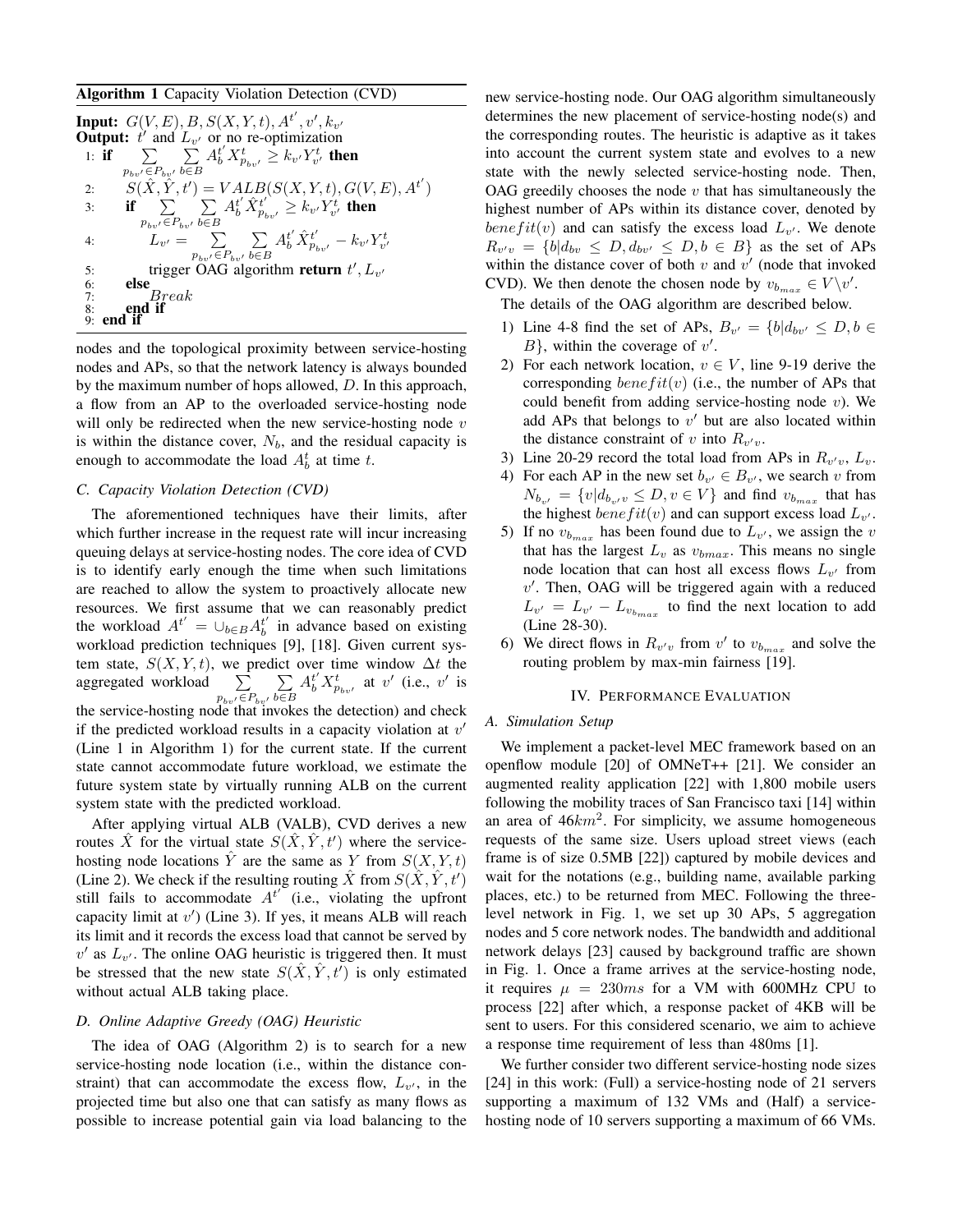## Algorithm 2 Online Adaptive Greedy (OAG)

**Input:**  $G(V, E), B, D, S(X, Y, t), v', L_{v'}, A^{t'}$ Output:  $\hat{S}(\hat{X}, \hat{Y}, t')$ 1:  $v_{bmax} \leftarrow \emptyset$ 2:  $B_{v'} \leftarrow \emptyset$ 3:  $\forall v \in V, R_{v'v} \leftarrow \emptyset$ 4: for all  $b \in B$  do<br>5: if  $d(b, v') \leq D$  then 6:  $B_{y'} \leftarrow B_{v'} \cup b$ 7: end if 7: end for<br>8: end for<br>9: for all 9: for all  $v \in V$  do<br>
10: for all  $b \in B$  do<br>
11: if  $d(b, v) \le D$  then 12: benefit(v)  $\leftarrow benefit(v) + 1$ 13: **if**  $b_{v_1} \in B_{v_1}$  then 14:  $R_{v'v} \leftarrow R_{v'v} \cup b_{v'}$ 15:  $L_v \leftarrow L_v + A_{b_{v'}}^{\overline{t}}$ 16:  $\begin{array}{ccc} 16: & \text{end if} \\ 17: & \text{end if} \end{array}$  $\begin{array}{cc} 17: \\ 18: \\ \end{array}$  end if end for 19: end for 20: for all  $b_{v'} \in B_{v'}$  do 21: **for all**  $v \in N_{b_v}$  and  $v \neq v'$  do 22: if  $L_v \geq L_{v'}$  then 23: **if**  $\overline{benefit(v)} \geq \overline{benefit(v_{bmax})}$  then 24:  $v_{bmax} \leftarrow v$ <br>
25: **end if**  $26:$  end if  $27:$  end for  $27:$  end for  $28:$  end for 28: **end for**  $29 \cdot$  **if**  $v_{k}$ 29: if  $v_{bmax} == \emptyset$  then<br>30:  $v_{bmax} \leftarrow arg$ 30:  $v_{bmax} \leftarrow argmax(L_v)$ <br>31: trigger OAG with  $L_{v'}$ 31: trigger OAG with  $L_{v'} = L_{v'} - L_{v_{bmax}}$ 32: end if 33:  $\hat{X} \leftarrow MaxMinFaireness(v_{bmax}, R_{v'v_{bmax}})$ 34:  $\hat{Y} \leftarrow Y \cup v_{bmqx}$ 35: **return**  $S(\hat{X}, \hat{Y}, t')$ 

Each server has a 2.1GHz CPU of 18 cores. The initial node capacity, placement and routes are derived by CPLEX solver in an offline manner given the aforementioned CPU consumption of each frame, initial locations of mobile users and user-to-AP association. In addition, a maximum of four hops from AP to service-hosting node is set (i.e.,  $D = 4$ ) to constrain the network access delay. Solving the static placement problem described above, we get two service-hosting nodes (72 and 108 VMs) at core network level for full service-hosting node and three service-hosting nodes (60, 61, 59 VMs) at core network level for the half service-hosting node size respectively.

Simulation duration is set to 1 hour. It starts from the aforementioned initial state. We gradually increase the workload of the network starting from 0.3FPS to 3.0FPS in steps of 0.1FPS every 400s. Whenever the VM size reaches a threshold of 80%, VM auto-scaling is triggered with an instantiation time of 10ms-600ms [25]. For Algorithm 2, we also set the workload prediction time window,  $\Delta t = 400s$  [9]. Moreover, we assume the network bandwidth is sufficient so that there are no network bottlenecks<sup>3</sup>. Hence, we only consider queueing delays incurred at service-hosting nodes.

#### *B. Evaluation Results*

For evaluation, we compare the following schemes:

TABLE I: Performance Comparison.

|                                      |  |                        |     |                                                  | Full service-hosting node   Half service-hosting node |                                               |     |          |  |  |
|--------------------------------------|--|------------------------|-----|--------------------------------------------------|-------------------------------------------------------|-----------------------------------------------|-----|----------|--|--|
|                                      |  |                        |     | $QoS$ Max  Nb Saving(%)  $QoS$ Max  Nb Saving(%) |                                                       |                                               |     |          |  |  |
| Overprovision                        |  | Yes   480ms   3,3      |     | $0\%$                                            | Yes                                                   | 472                                           | 6.6 | $0\%$    |  |  |
| ALR                                  |  | $\text{No}$   132s     | 2.2 | 42.6%                                            |                                                       | $\text{No}$   175s   3.3                      |     | 51.5%    |  |  |
| $OAG+CVD$                            |  | $\text{Yes}$ 480ms 2.3 |     | 33.6%                                            |                                                       | $\vert$ Yes $\vert$ 478ms $\vert$ 3,6 $\vert$ |     | 38.4%    |  |  |
| $OAG+Threshold$ No $ 758$ ms $ 2,3 $ |  |                        |     | 34.4%                                            | No.                                                   | 1.28s                                         | 3.6 | 41.2%    |  |  |
| $OAG + Reactive$   No   758ms   2,3  |  |                        |     | 34.3%                                            | No.                                                   | 1.23s                                         | 3.6 | $41.2\%$ |  |  |

- 1) *Overprovisioning* We first solve the static placement problem and then, for each chosen location, we overprovision the maximum possible physical capacity to serve user requests. ALB are never needed in this case. We denote this by *Overprovision* in Table I.
- 2) *Simple ALB* ALB uses the initial solution from the static placement problem. The network performs ALB on the initial service-hosting locations when needed but without further re-optimization. We denote this by *ALB*.
- 3) *OAG with CVD* Our proposed solution, combining Algorithm 1 and 2. We denote this by *OAG+CVD*.
- 4) *OAG with threshold-based detection* This adopts OAG but applies a threshold-based detection mechanism that invokes OAG when reaching 80% of servicehosting node's physical capacity. We denote this by *OAG+Threshold*.
- 5) *Reactive OAG* This adopts OAG but only invokes the OAG when the service-hosting node's physical capacity is full. We denote this by *OAG+Reactive*.

Table I shows our results with respect to satisfaction of the response time requirement ("QoS" column), maximum response time ("Max" column), number of resulting servicehosting nodes at the start and end of the simulation ("Nb" column) and the savings of allocated resources in comparison to *Overprovision* ("Saving" column). Besides the costly *Overprovision* approach, only our proposal, *OAG+CVD*, manages to satisfy the delay requirement of the application. We show the cumulative distribution function (CDF) in Fig. 2(a) and Fig. 2(b) that *OAG+CVD* overlaps with the *Overprovision* approach in both cases, which indicates the seamless transition to the new system state without crossing the 480ms application constraint. In contrast, *OAG+Reactive* and *OAG+Threshold* exceed this 480ms threshold due to the late detection. We observe that *ALB* results in lowest number of service-hosting nodes, but it comes with delay penalties. When we compare the allocated virtual resources over time against *Overprovision*, ALB achieves respectively a saving of 42.6% and 51.5% in full and half service-hosting node settings. In contrast, our *OAG+CVD* leads to a more modest saving (i.e., 33.6% and 38.4% respectively in the two cases) but achieves the latency requirement. We also observe from Table I that all approaches involving OAG add new service-hosting nodes based on the initial ones. For the full size setting, the servicehosting node number changes from 2 to 3 and for half size setting, it increases from 3 to 6 in response to the increased workload. Both *OAG+Threshold* and *OAG+Reactive* achieve lower costs compared to *OAG+CVD* because they fail to instantiate new service-hosting nodes on time to satisfy the

<sup>&</sup>lt;sup>3</sup>We leave bandwidth violation detection for our future work in which we could apply a network calculus approach similar to [26].